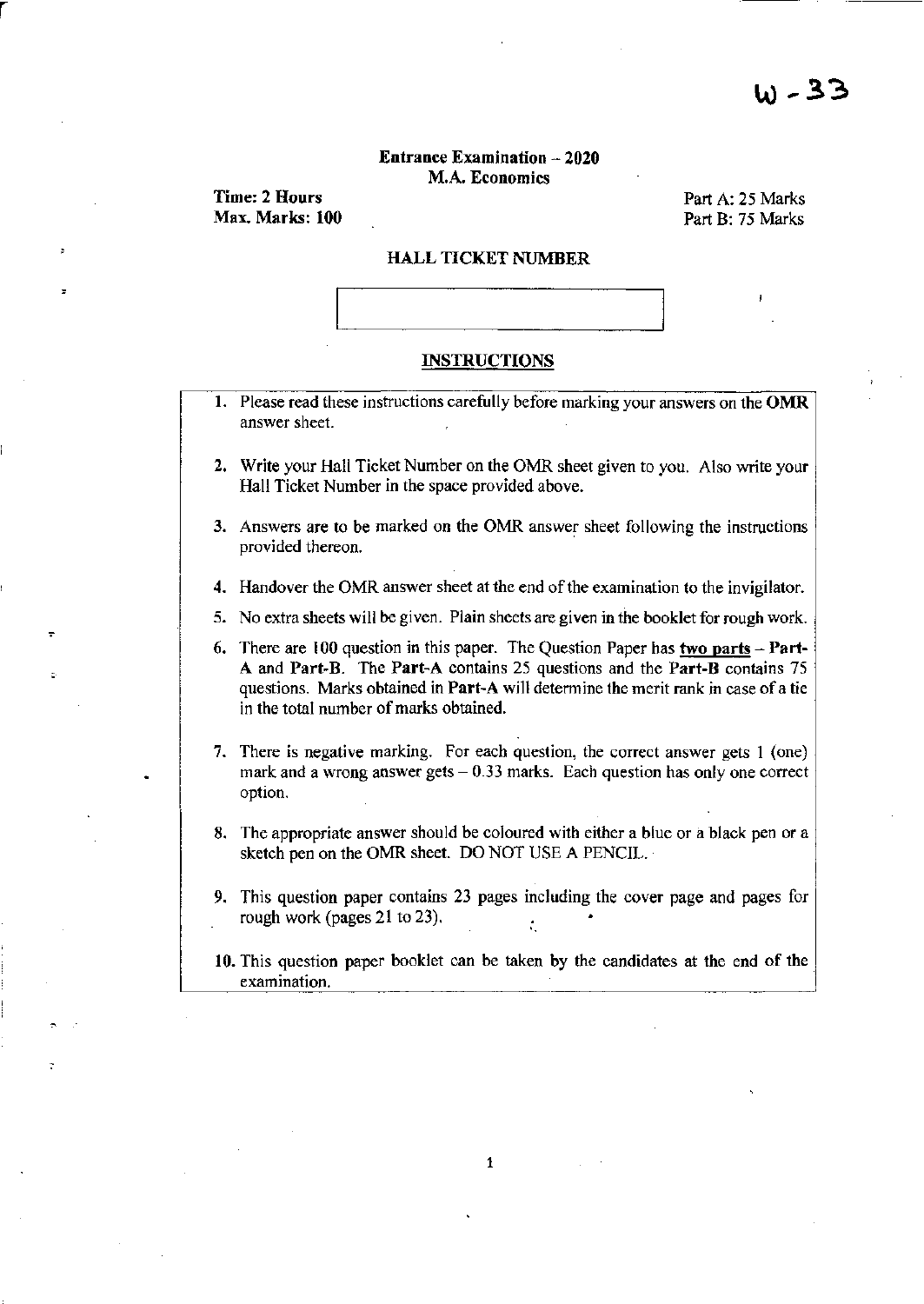# *Part A*

1. In the Harrod growth model, if the warranted growth rate exceeds the natural rate of growth, there is a tendency for \_\_\_ \_

- A secular inflation
- B. chronic depression
- C. secular deflation
- D. full employment

2. If all prices in one country (country A) are higher than all prices in another country (B) when compared at the wage rates that happen to prevail in the two countries. If the countries share the same currency and the nominal wage rate in country B remains fixed

- A. the nominal wage rate in country A will have to fall
- B. unemployment must be higher in country B than in country A
- C. the real wage in country A must be higher than in country B
- D. workers in country A must be less productive than workers in country B

3. If the utility function is given by  $U(x_1, x_2) = x_1 + x_2$ , which is true about the marginal rate of substitution (MRS) between two commodities  $x_1$  and  $x_2$  at positive level of consumption and also the nature commodities?

- A. "MRS is constant at 1 and commodities are perfect complements
- B. MRS is constant at 1 and commodities are perfect substitutes
- C. MRS is not constant and commodities are substitutes
- D. MRS is not constant and commodities are complements

4. Consider the following matrix:

$$
S = \begin{pmatrix} -2 & 0.5 \\ 1 & -3 \end{pmatrix}
$$

Then, the matrix S is:

- A. positive definite
- B. negative definite
- C. negative semi~definite
- D. indefinite
- 5. In general, risk-loving person will
	- A. always accept a gamble
	- B. always accept unfair gambles
	- C. always accept fair gambles
	- D. none of the above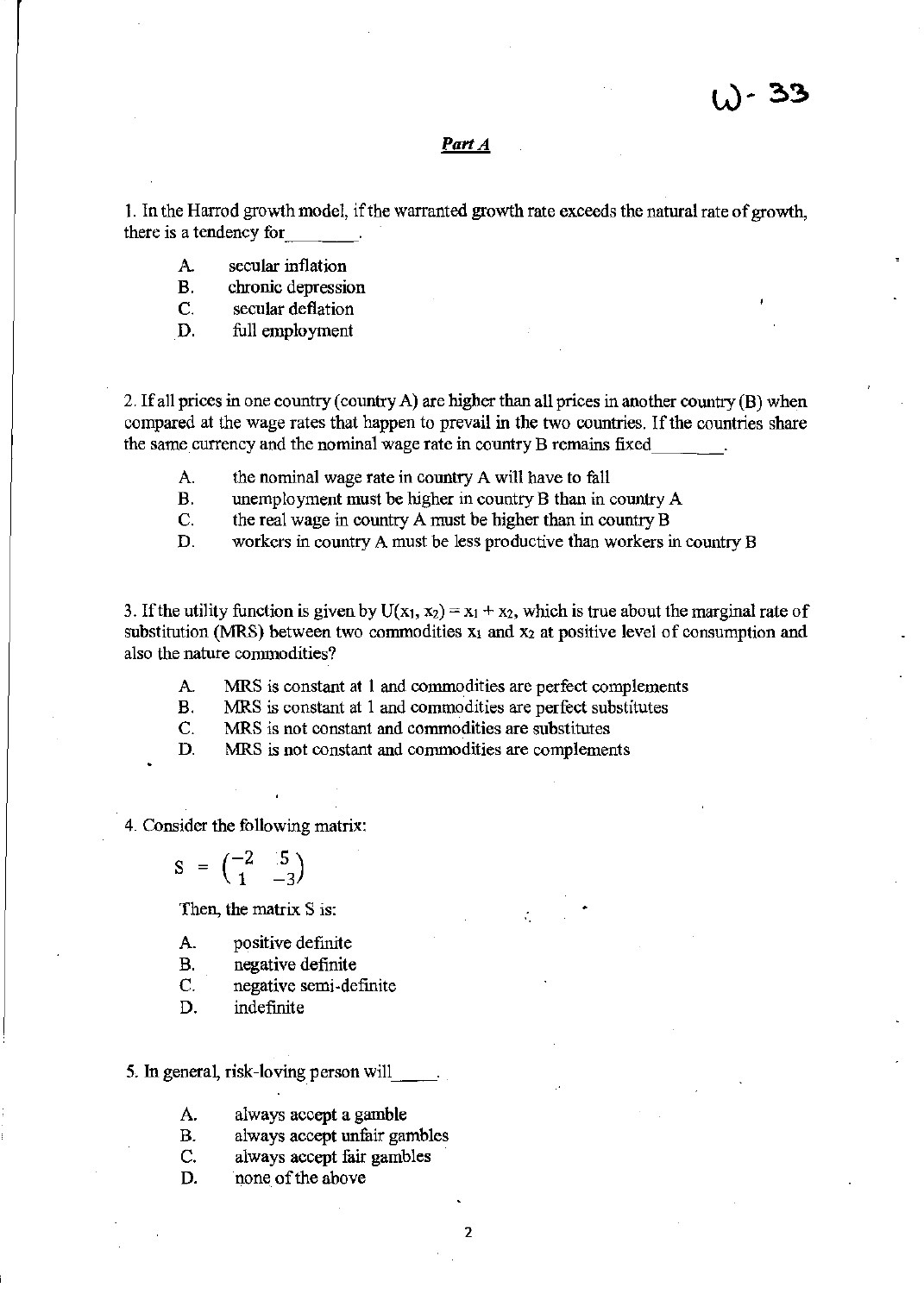6. The price leadership model in Oligopoly market is an example of

- A. a price game between a leader and consumers
- B. a quantity game between a quantity leader and a price leader
- C. simultaneous actions game in price competition
- D. sequential action game

7. Let Xl, X2, X3 be non-null convex sets. Then, which of the following is convex?

- A.  $X1 \cap X2 \cap X3$
- B. Xl UX2 UX3
- C.  $X1 \cap X2 \cup X3$
- D.  $X1 \text{ U} X2 \cap X3$

8. Which of the following research methods did Abhijit Banerjee, Esther Duflo and Michael Kremer, who shared Nobel Prize for 2019 in economics for innovation in poverty studies, adopt:

- A. Random sampling
- B. Stratified random sampling
- C. Customized Random Sampling
- D. Randomized controlled trials

9. 'Run on the bank' in banking parlance means:

- A. an impressive increase in bank's profits
- B. a massive demand for withdrawal of money by depositors
- C. hostile takeover of the bank by its rivals
- D. a fall in the NPAs of the bank

10. When a country devalues its currency, we expect that

- A. income will rise because the devaluation stimulates aggregate demand.
- B. income will rise because the devaluation stimulates aggregate supply.
- C. income will fall because the devaluation reduces aggregate demand.
- D. income will fall because the devaluation reduces aggregate supply.

11. Information on Gini coefficient and Correlation coefficient values are given below:

- I. Gini coefficient value ranges from 0 to +1
- II. Gini coefficient value ranges from +1 to -1

III. Gini coefficient value ranges from  $0$  to  $+100$   $\cdot$ 

- $\overline{IV}$ . Pearson's correlation coefficient value ranges from -1 to +1
- $V.$  Pearson's correlation coefficient value ranges from 0 to +1
- VI. Pearson's correlation coefficient value ranges from  $+1$  to  $+100$

Which one of the following is correct?

- A. Only I and V are correct
- B. Only II and V are correct
- C. Only III and VI are correct
- D. Only I and IV are correct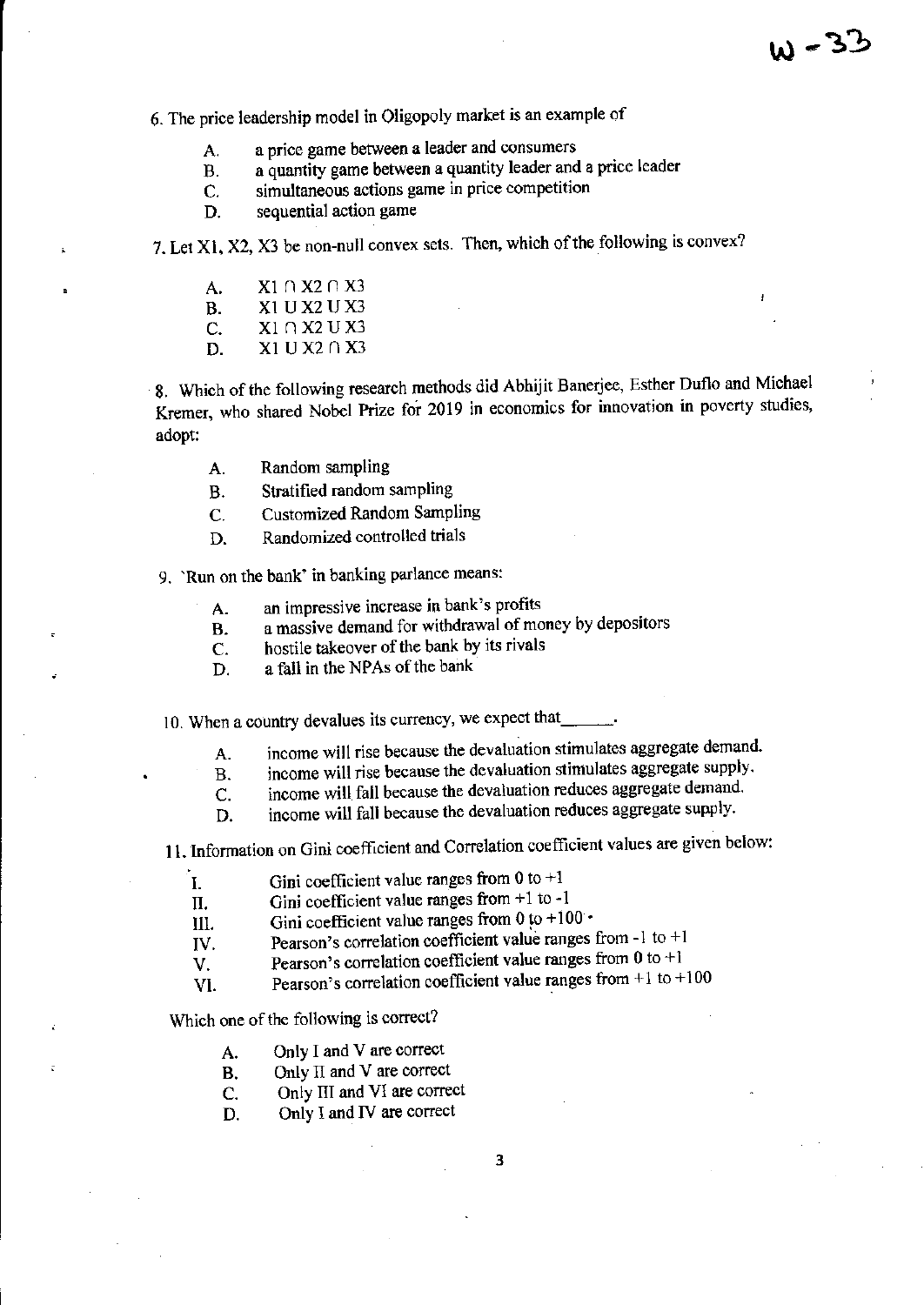12. Let A be an upper triangular matrix of order *n* with diagonal elements  $a_{ii} \neq 0$  for all  $i = 1$ , 2. ... *n* and  $trace(A) = 0$ . Then,

- A. A is non~singular
- B. A is a positive definite matrix
- C. A is idempotent
- D. A is a negative definite matrix

13. Assertion (A): The current account measures a country trade in currently produced goods and services, along with unilateral transfers between countries.

Reason (R): Unilateral transfers are payments from one country to another that do not correspond to the purchase of any good, service, or asset.

- A. both A and R are individually true and R is the correct explanation of A  $B_n$  both A and R are individually true but R is not the correct explanation of A
- both  $A$  and  $R$  are individually true but  $R$  is not the correct explanation of  $A$
- C. A is true but R is false
- D. A is false but R is truc

14. The maximum size ofthe type I error, which we arc prepared to risk is known as the:

- A. power of the test
- B. degree of confidence
- C. level of significance
- D. confidence coefficient

15. Consider the following production function:  $y = -x^3 + 18x^2 + 45x$ , where *y* is output and  $\bar{x}$  is input (labour). For what value of  $\bar{x}$  will the marginal product of labour start decreasing?

- A.  $x = 3.0$
- **B.**  $x = 6.0$

C.  $x = 6 + \sqrt{51}$ 

D. Does not exist

16. The Phillips curve indicates that when the labour market is  $\cdot$ , production costs will and aggregate supply decreases.

- A. easy; rise
- B. easy; fall
- C. tight; fall
- D. tight; rise

17. If m :  $n = 3: 2$ , then find the ratio of  $(4m + 5n)$ :  $(4m - 5n)$ 

A. 30: 20  $B. 11 : 1$  $C. 6: 5$ D.  $9: -1$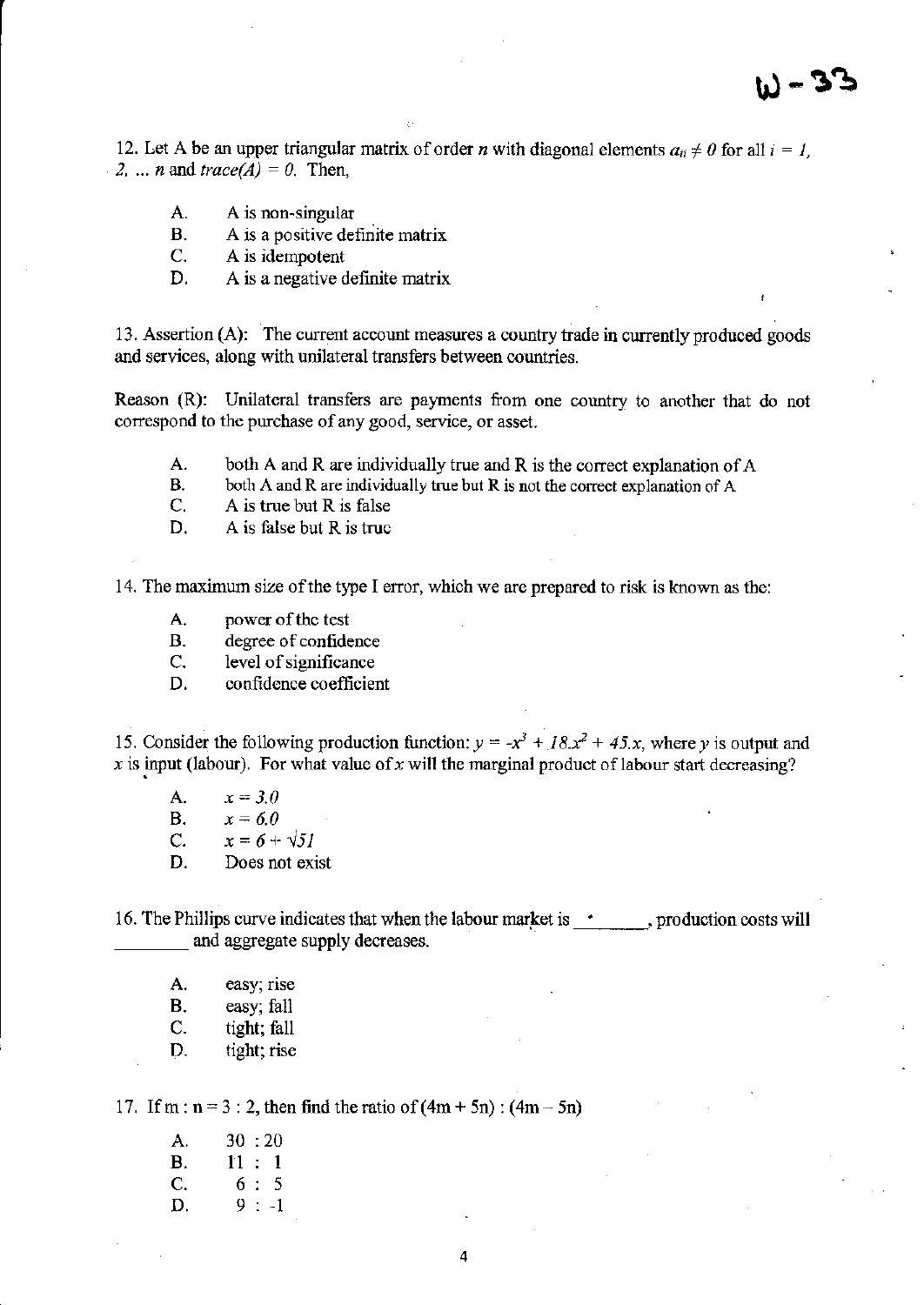18. Which of the following statements better describe the concept of money neutrality in the long run:

- A. the change in money supply doesn't affect prices in the long run
- B. the increase in money supply leads to an increase in both prices and output
- C. the change in money supply doesn't affect prices in the short run
- D. the change in money supply doesn't affect the real output in the long run

19. Which of the following names is associated with theory of Entrepreneurship

- A. Alfred Marshall
- B. Ronald Coase
- c. Joseph Schumpeter
- D. Graham Pyatt

20. Suppose we have estimated the regression model,

 $y_i = \beta_1 + \beta_2 x_{i2} + \cdots + \beta_K x_{iK} + e_i$ 

Let  $\gamma$ yi be the fitted value of  $y_i$  for each i. Now, we estimate the artificial model,  $y_i = \beta_1 + \beta_2 x_{i2} + \cdots + \beta_K x_{iK} + \gamma_1 y_i + \gamma_2 y_i^2 + v_i$ 

to test H<sub>0</sub> :  $\gamma_1 = \gamma_2 = 0$  against H<sub>1</sub> : H<sub>0</sub> is wrong. Choose the correct statement.

- A. H<sub>1</sub> can be equivalently rewritten as  $H_1 : \gamma_1 \neq 0$  and  $\gamma_2 \neq 0$ .
- B. An F-test cannot be appropriate for testing  $H_0$ .
- C. This test is called the Gauss Markov Theorem.
- D. Rejection of  $H_0$  suggests that there can be omitted variables.
- 21. In the Lewis model, what does the term "surplus labour" refer to?
	- A. An amount of labour that is so high that it deflates wages throughout the economy
	- B. Labour that can be withdrawn from the low productivity agricultural sector without a decrease in the total production
	- c. Labour that is exploited by the capitalist class.
	- D. Labour that can be withdrawn from the industrial sector without a decrease in the total production.

.

- 22. What is Ricardian equivalence proposition?
	- A. The tax cuts do not affect desired consumption and desired national saving.
	- B. The tax incentives do not affect desired consumption but impacts on desired national saving.
	- C. The tax cuts do affect desired consumption and desired national saving.
	- D. The tax cuts do affect desired consumption and do not affect desired national saving.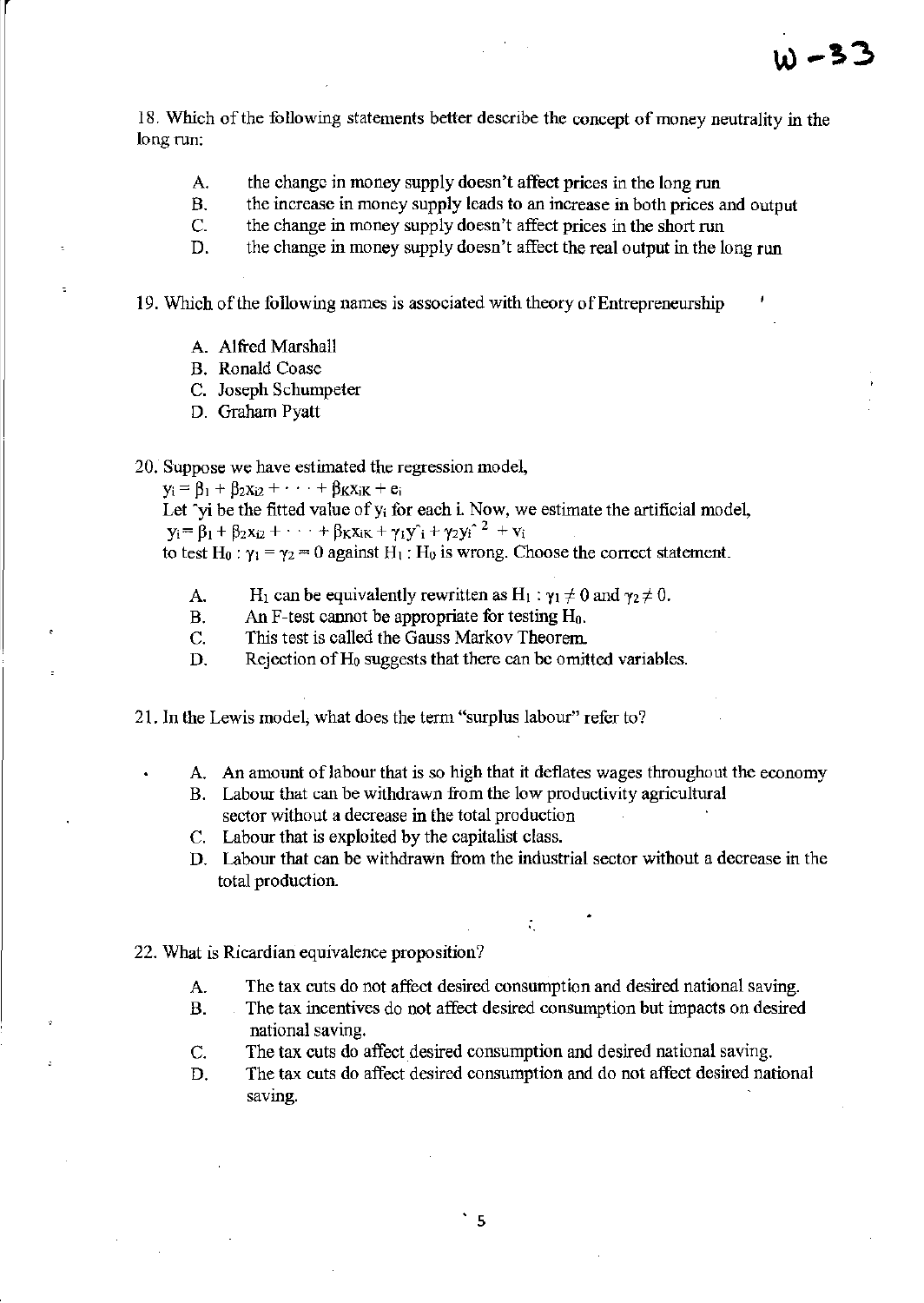- 23, \Vhich among the following is **not** correct?
	- A. During inflation lenders suffer and borrowers benefit out.
	- B, Rising inflation indicates lower purchasing capacity among the consumers.
	- C. With rising inflation, the currency of the economy depreciates provided that it follows the flexible currency regime.
	- D. Inflation decreases the nominal value of the wages while the real value increases.

24. The duality concept in a Linear Programming Problem states that, corresponding to every given minimization program (to minimize C), there exists a counterpart maximization program (to maximize a new variable, say Maximize  $\Pi$ ), with the property that...

- A. Minimum  $C =$  Maximum  $\Pi$  and the optimal feasible solutions do exist
- B. Minimum  $C =$  Maximum  $\Pi$  and the optimal feasible solutions do not exist
- C. Minimum  $C \neq$  Maximum II and the optimal feasible solutions do exist
- D. Minimum  $C \leq$  Maximum IT and the optimal feasible solutions do not exist

25. What types (increasing/decreasing) of absolute risk aversion A(w) and relative risk aversion R(w) will be observed for the Investor X, whose utility function is  $u(w) = Log(w)$ , (where w is the total wealth and w is strictly positive) ?

6

- A. The investor X exhibits increasing  $A(w)$  and constant  $R(w)$
- B. The investor X exhibits decreasing  $A(w)$  and constant  $R(w)$
- C. The investor X exhibits increasing  $A(w)$  and decreasing  $R(w)$
- D. The investor X exhibits increasing  $A(w)$  and  $R(w)$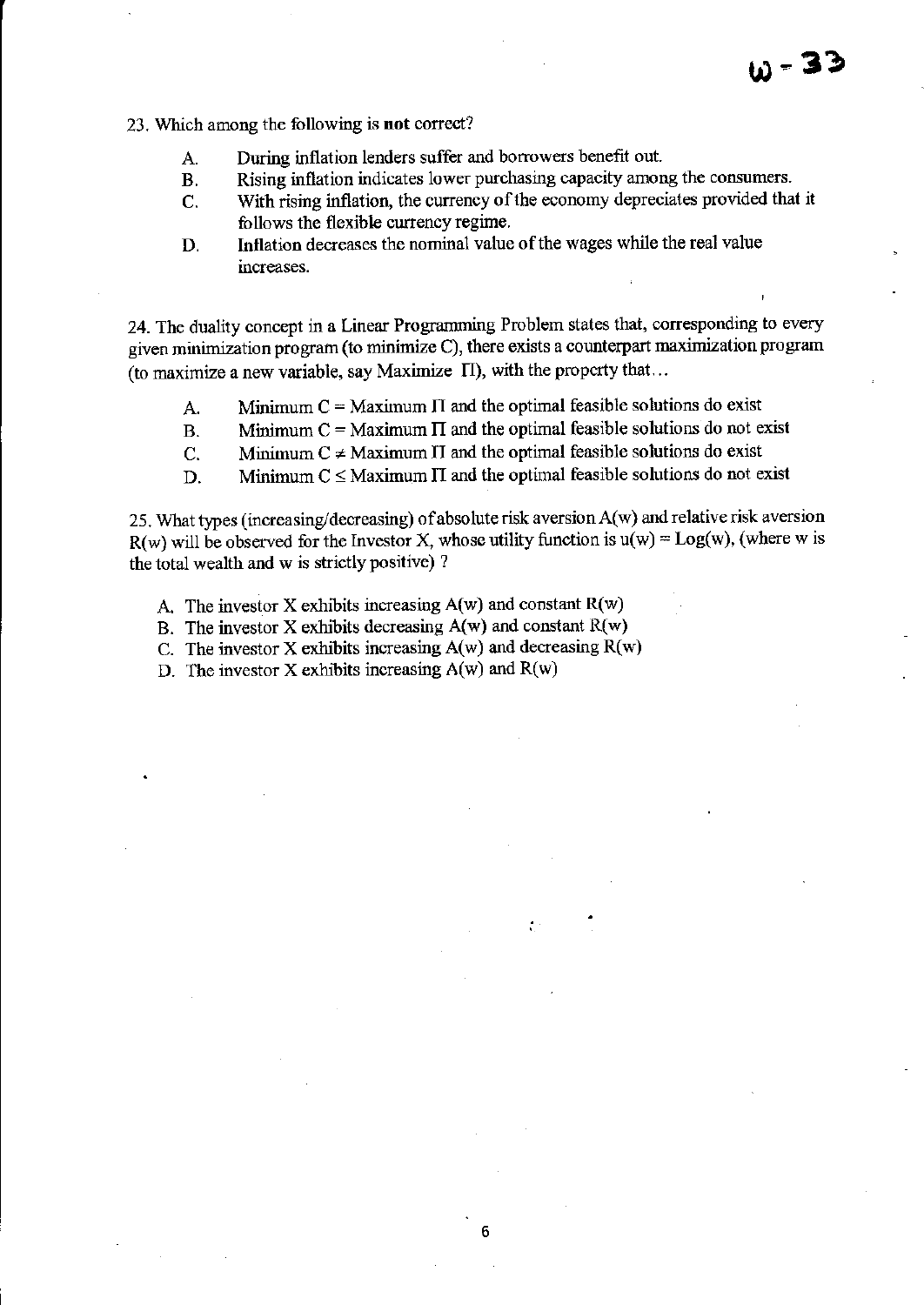#### *PartB*

26. Equation  $f(x) = 2x^2 - 5x + 6$  has,

r

- A. two identical real roots
- B. two distinct real roots
- C. two distinct complex roots
- D. one real root and one complex root.

27. A feature that distinguishes financial markets from goods markets

- A. regulation
- B. futures trading
- C. cross-border trading
- D. financial products are promises to pay

28. The economist who received a Nobel Prize for demonstrating that government policies play a critical role in fostering technological innovation...

- A. Paul. M. Romer
- B. William D Nordhaus
- C. Oliver Hart
- D. Jean Tirole

29. Daily peak temperature for twu swnmer months is recorded in units of degree Fahrenheit (F) for a study of impact of daily temperature on electricity consumption (E), measured in thousand units. It is found that between the two variables F and E, there is a positive correlation, r, If it is required that temperature measurements be converted to degree Celsius (C), then the value of correlation between temperature, C and electricity consumption, E:

- A. increases upon change of scale
- B. decreases but remains positive
- C. decreases and becomes negative
- D. remains the same

30. In an economy undergoing financial innovations such as widespread use of ATM machine making money demand less elastic compared to pre-innovation times, one would expect

- A. both the IS and LM curves to be flatter.
- B. the LM curve to become flatter.
- C. the LM curve to become steeper.
- D. LM curve to shift.
- 31. The production fuoction has this property:
	- A. techniques are ordered according to capital intensity
	- B. techniques are reversible according to relative factor prices
	- C. factor inputs are substitutable in production
	- D. all of the above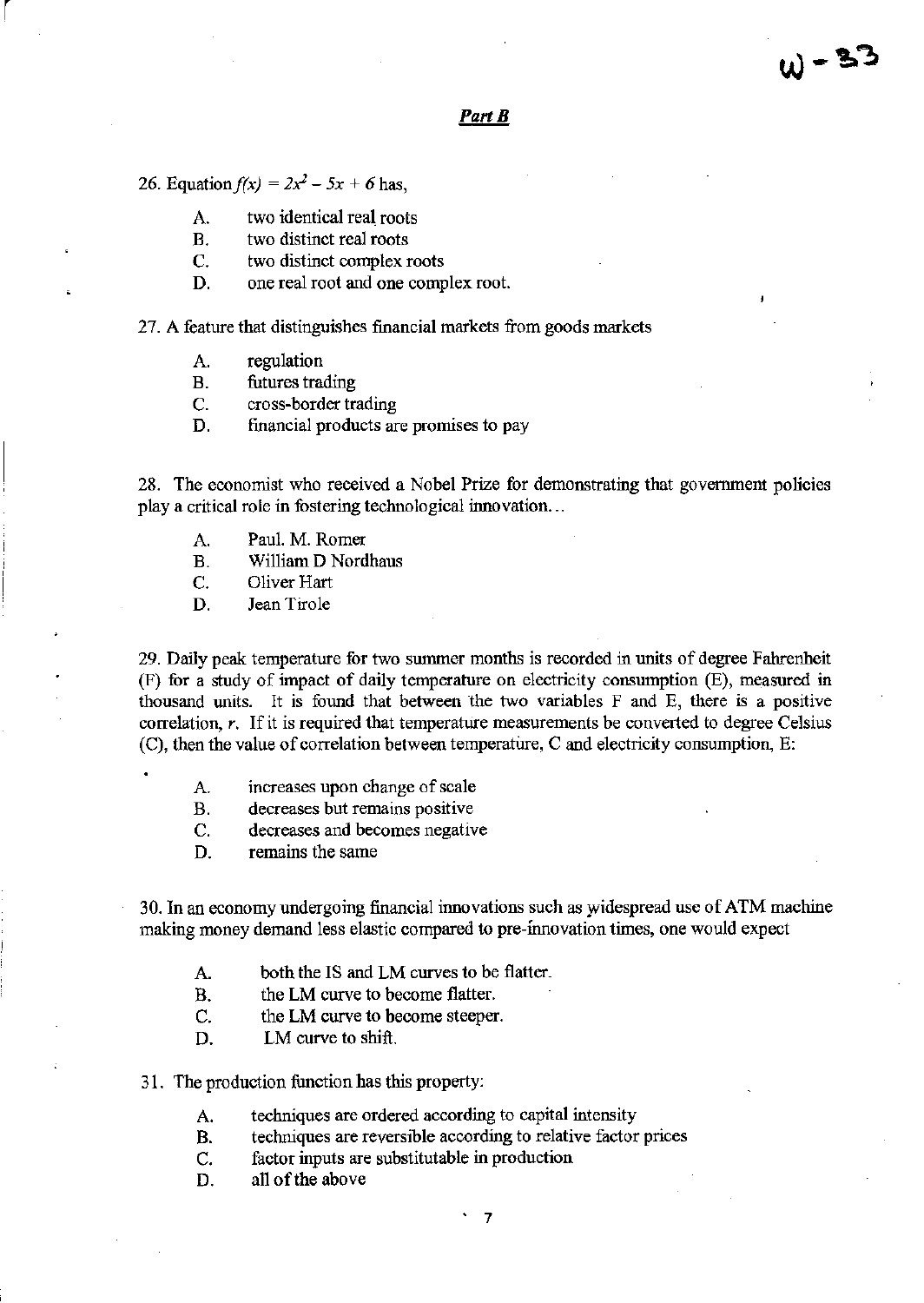32. If international trade takes place as a result of comparative advantage, *it* will cause which of the following effect in the participating countries?

- A. Inequality among households will be reduced.
- B. All individuals in one country will be worse off.
- C. The average well-being of people in both countries will increase.
- D. One country will grow faster over time.

33. The covariance between the length and weight of five items is 6 and their standard deviations are 2.45 and 2.61 respectively. Then the correlation coefficient between the length and weight is\_.

- A. very near to zero.
- B. 0.9974
- C. 0.6575
- D. 0.9383

34. Timex Design Inc. produces very costly and attractive sports watches. At the same time, Sofex Inc. introduced a stylish sports watch in the market. The watches of Timex Design Inc.and Sofex Inc. are considered to be perfect substitutes. The cross elasticity of demand between these watches is .

- A. infinity
- B. positive, less than infinity
- C. zero
- D. one

35. The concept employed to define surplus maximization in Marx's analysis through either increasing the number of units of labour employed or by extending the working day is referred to as \_\_\_\_\_.

- A. Relative Surplus
- B. Labour Time Surplus
- C. Quantitative Surplus
- D. Absolute Surplus

36. If the exchange rate changes from 80 rupees per dollar to 100 rupees per dollar.

- A. the dollar has depreciated
- B. the dollar has appreciated
- C. the rupee has appreciated
- D. no change in the value of dollar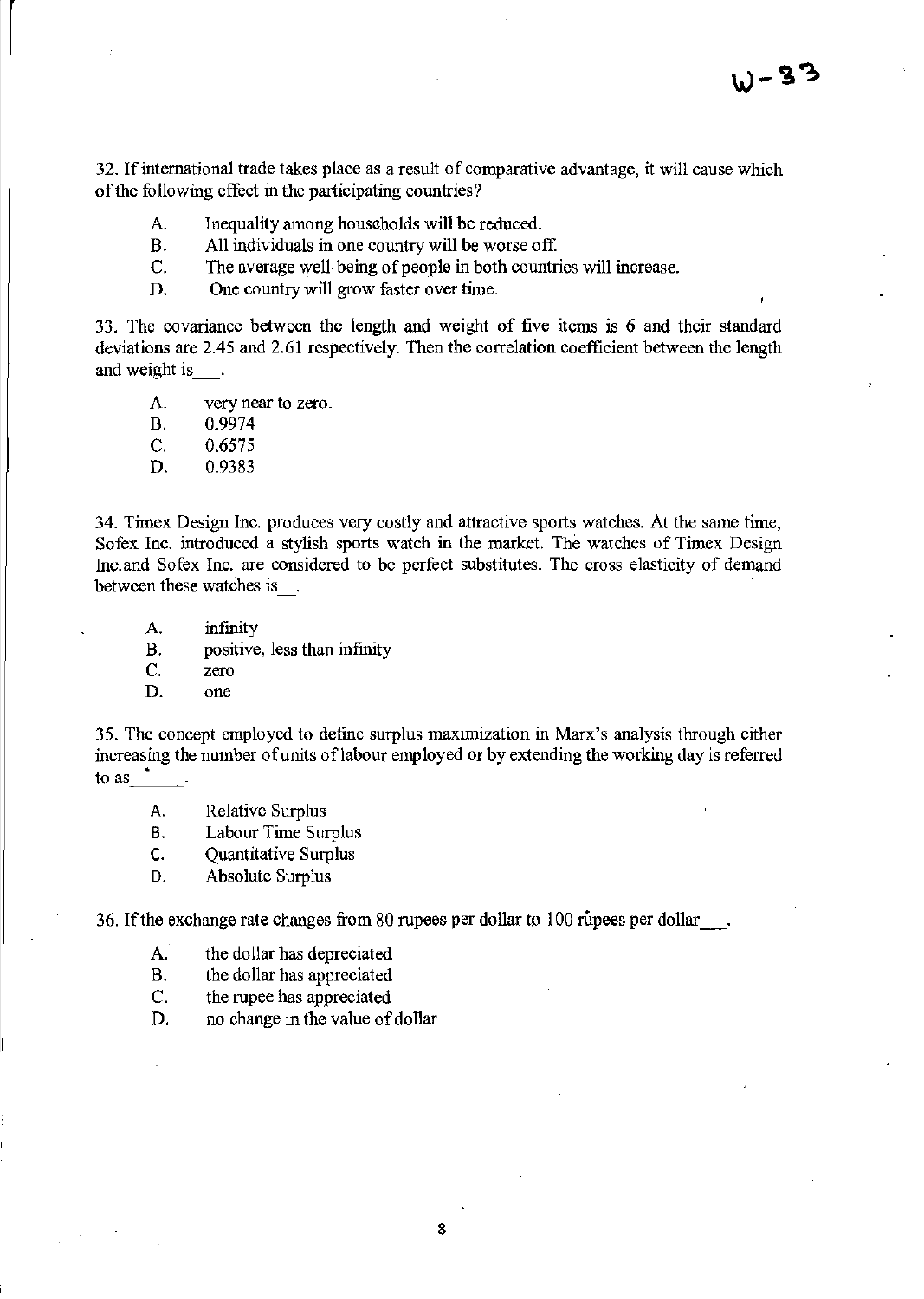# *For the next TWO* (37 *and* 38) *questions consider the following svstem of equations:*

 $2x_1 - x_2 + 3x_3 = 5$  (1); and  $-x_1 + 2x_2 - 2x_3 = 0$ .  $(2)$ 

37. What is the number of basic solutions for the above system of equations?

A. 3<br>B. 2 B. 2<br>C. 0  $\begin{matrix} C. & 0 \\ D. & 1 \end{matrix}$ D.

38. How many total number of solutions does this system of equations have?

- A. No solution;
- B. One unique solution;

C. Three solutions;

- D. Infinitely many solutions
- 39. The offer curves introduced by Alfred Marshall, helps us to understand how the is established in international trade.
	- A. exchange rate

B. equilibrium price ratio

c. terms of trade

D. satisfaction level

40. Share of workforce employed in Indian agriculture according to the Agricultural Census in  $\cdot$  2011 is about

- A. 36 percent
- B. 49 percent
- C. 56 percent
- D. 62 percent

41. If the total revenue and total cost function is given by  $R(q) = 10q - 0.01q^2$  and  $C(q) =$  $100 + 5q$  Find the level of output that will maximize profit

A.  $q = 500$ B.  $q = 525$ C.  $q = 1000$ D.  $q = 250$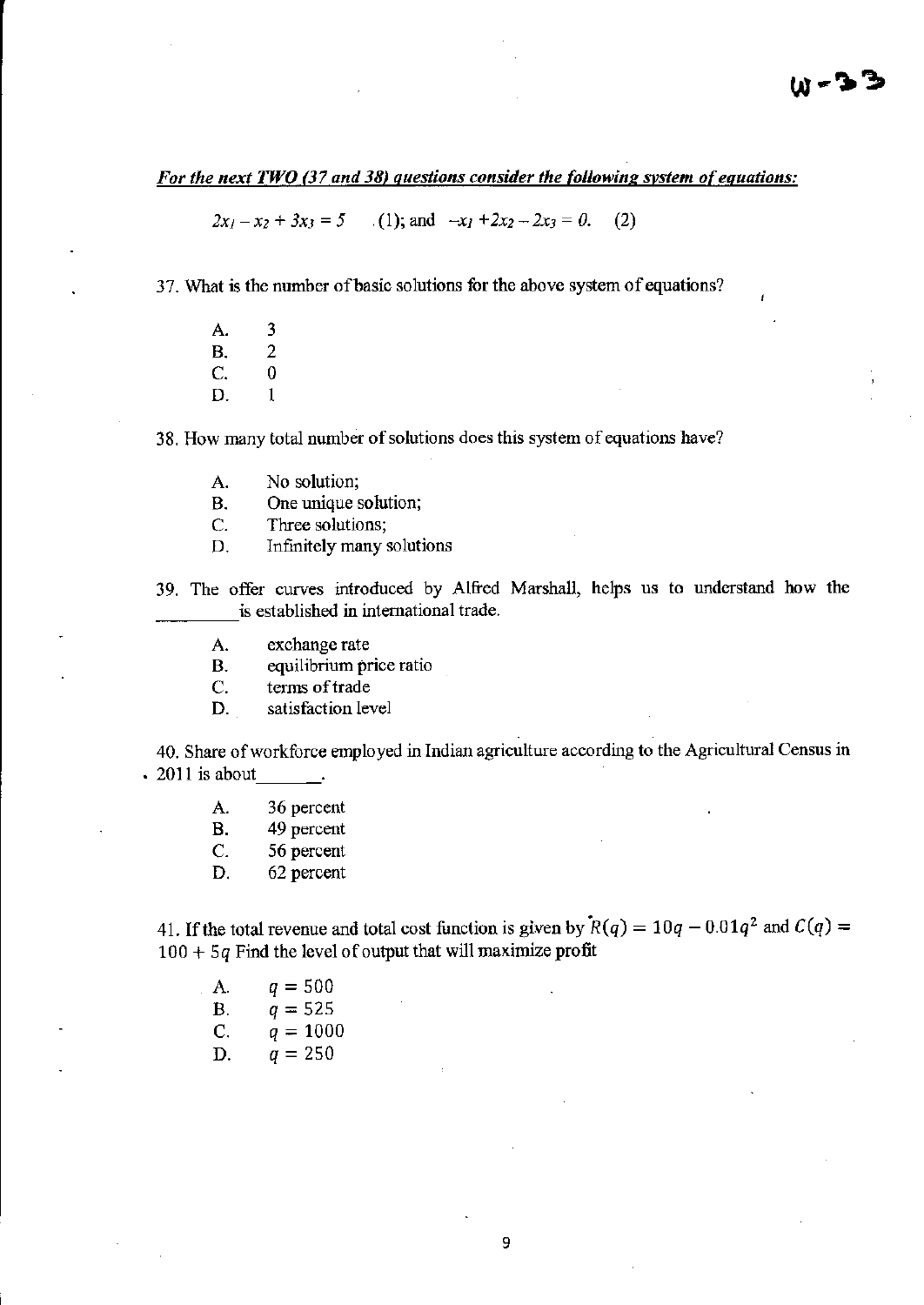42. Under competitive conditions a firm in the long run makes

- A, normal profits
- B. zero profits
- C. negative profits
- D. need more information

43. A commodity for Marx represents which two kinds of values?

- A. Surplus Value and Scarcity Value
- B. Bourgeoisie Value and Proletariat Value
- C. Use Value and (exchange) Value
- D. Capital Value and Labour Value

44. In India which of the following have highest share in disbursements of credit to agriculture and allied activities?

- A. Commercial banks
- B. Cooperative Banks
- C. Regional Rural Banks
- D. Microfinance Institutions

45. In case of Cournot model of oligopoly

- A. Price is equals to marginal cost
- B. Price is greater than marginal cost
- C. Price is less than marginal cost
- D. Price is half of the marginal cost

46. If any state in a country depends on disproportionately high level on indirect taxes, on the normative basis such tax system is

- A. Progressive in nature
- B. Ideal in nature
- C. Regressive in nature
- D. We cannot say anything

### 47. How does Amartya Sen define poverty?

- A. The need to supplement luxuries for an individual
- B. The lack of supportive social institutions to ensure one's basic livelihood.

÷.

- C. The lack of material well-being
- D. The deprivation of basic capabilities for an individual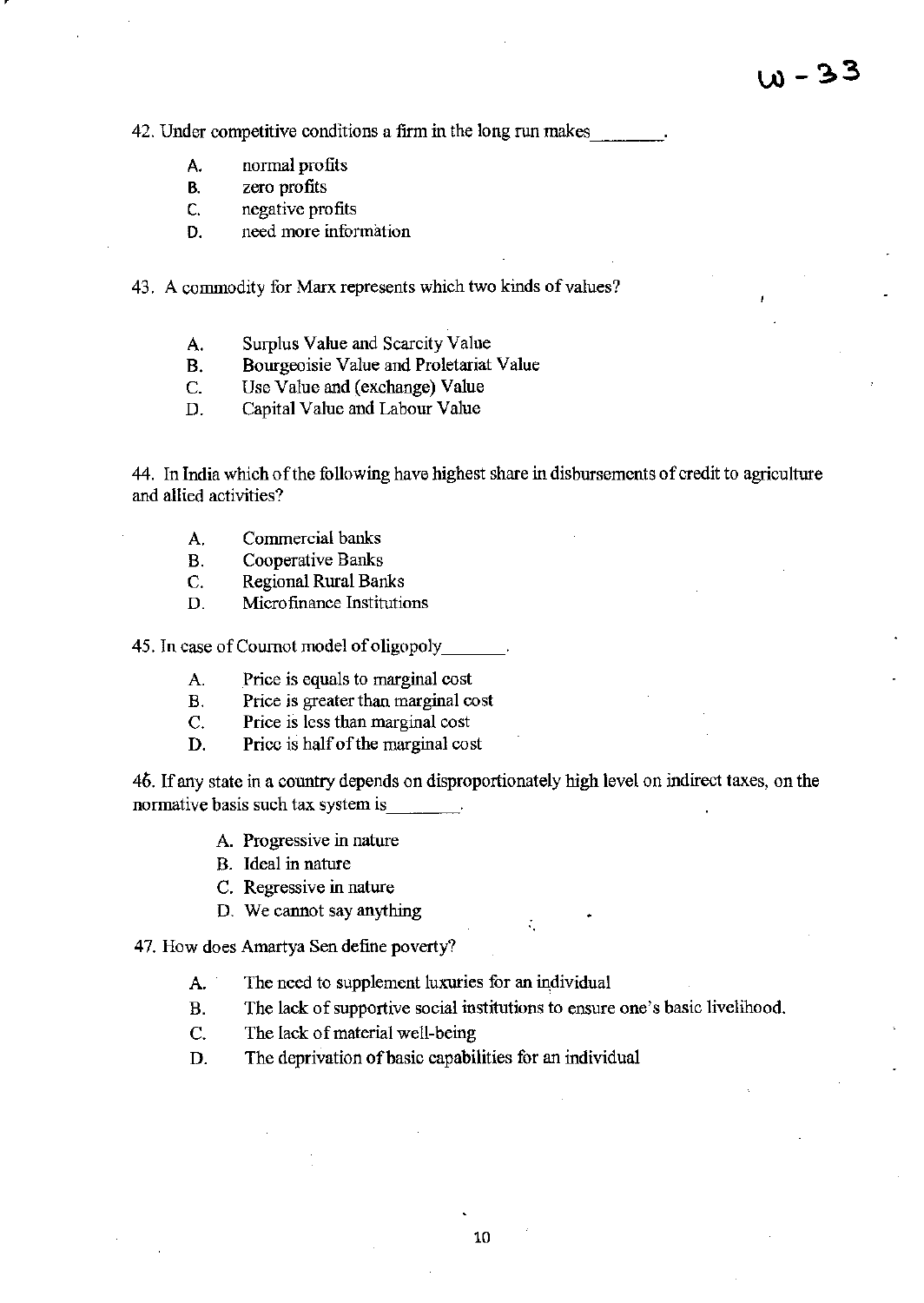48. When a corporation issues a bond, it is

- A. borrowing money and promising to pay the lender back
- B. investing in another company
- C. creating a new set of preferred stock
- D. selling an ownership share in the company

49. A society consists of four individuals with the following incomes 200, 220, 300 and 320. The poverty line is 250.The poverty gap index is then,

- A. 0.05
- B. 0.08
- C. 0.16
- D. 20.0

50. See the scatter-plot given below:



A. The two variables have a positive statistical relation

B. The two variables have no statistical relation

C. The variable Y is inversely proportional to X

D . The variable Y is directly proportional to X

51. According to John Maynard Keynes, aggregate planned output in the short run is determined by \_\_\_\_\_\_\_\_.

A. level of labour supply in the economy

- B. stock of capital in the economy
- C. technological efficiency

D. none of the above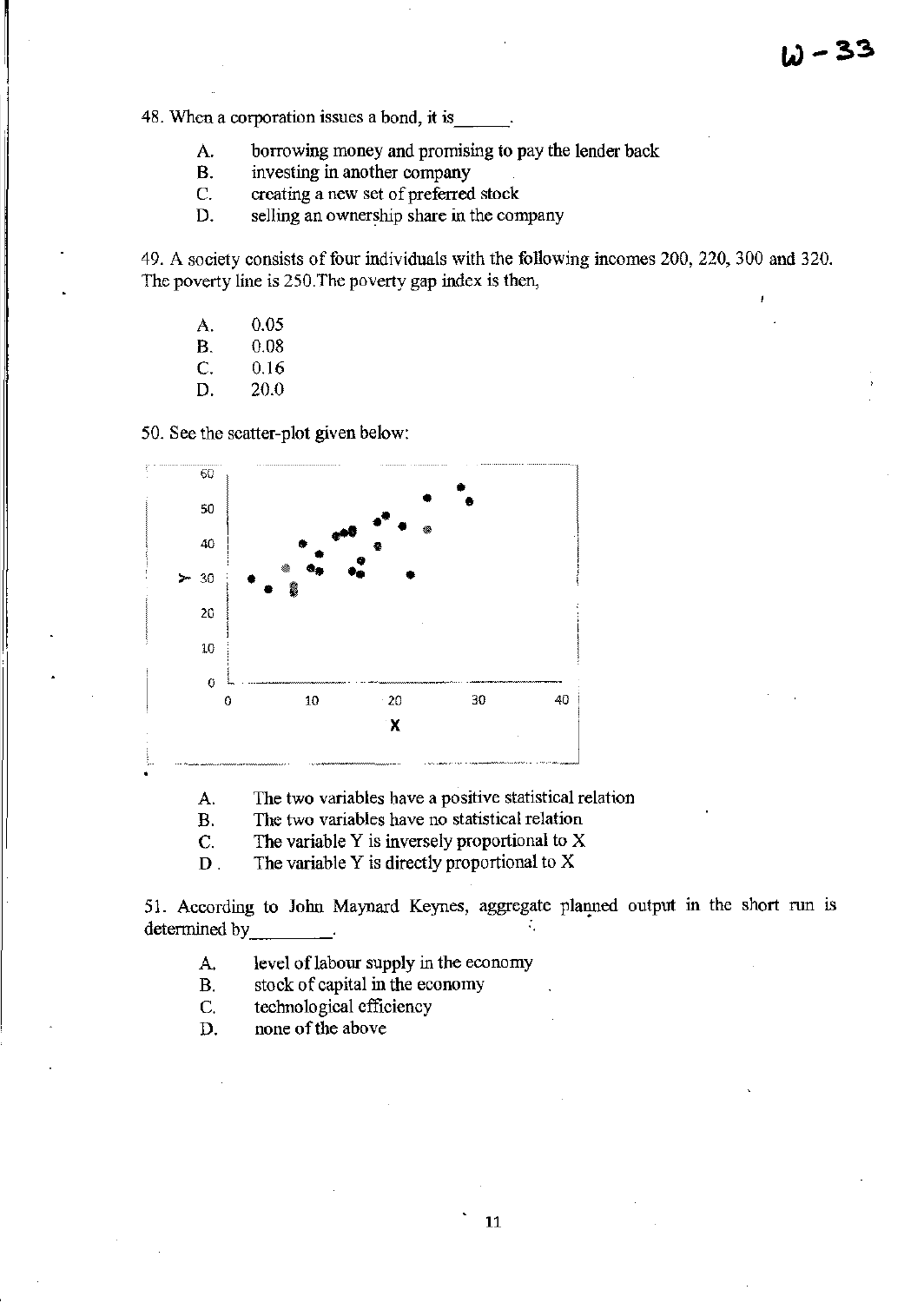52. In the Solow model, if a country is in the steady state, an earthquake causes wide-spread destruction of the capital stock, and there is no change in the level of savings or depreciation, then this will result in which of the following?

- A. The growth rate of output will increase, and the country will end up at the original steady state.
- B. The growth rate of output will drop, and the country will end up at a lower steady state.
- C. The growth rate of output will increase, and the country will end up at a higher steady state.
- D. The growth rate of output will increase, and the country will end up at a lower steady state.

53. If gold becomes acceptable as a medium of exchange, the demand for gold will \_\_\_\_\_\_\_\_ and the demand for bonds will \_\_\_\_\_\_\_, everything else held constant.

- A. decrease; decrease
- B. decrease; increase
- C. mcrease; increase
- D. increase; decrease

54. MGNREGA is aimed at:

r

- A. helping educated unemployed youth to establish self-employed units.
- B. providing guaranteed wage employment of at least 100 days in a year to those households opting for it.
- C. to provide employment to Widows.
- D. providing guaranteed wage employment of unlimited days in a year.

55. For the total cost function:  $TC(q) = q^3 - 6q^2 + 14q + 75$ , find the output at which point average variable cost is minimum.

A.  $q = 3$ <br>B.  $q = 5$ **B.**  $q = 5$ <br>**C.**  $q = 4$  $q=4$ D.  $q=6$ 

56. Which of the following is the most likely cause of Immiserizing growth?

- A. When growth is concentrated in a country's import sector.
- B. When growth is balanced across exports and imports.
- C. When growth is concentrated in goods with high world demand elasticity.
- D. When growth is concentrated in a country's export sector.

57. Health insurance is

- A. a risk sharing mechanism that lowers out-of-pocket health expenditure
- B. Cost containing mechanism
- C. Both the above
- D. None of the above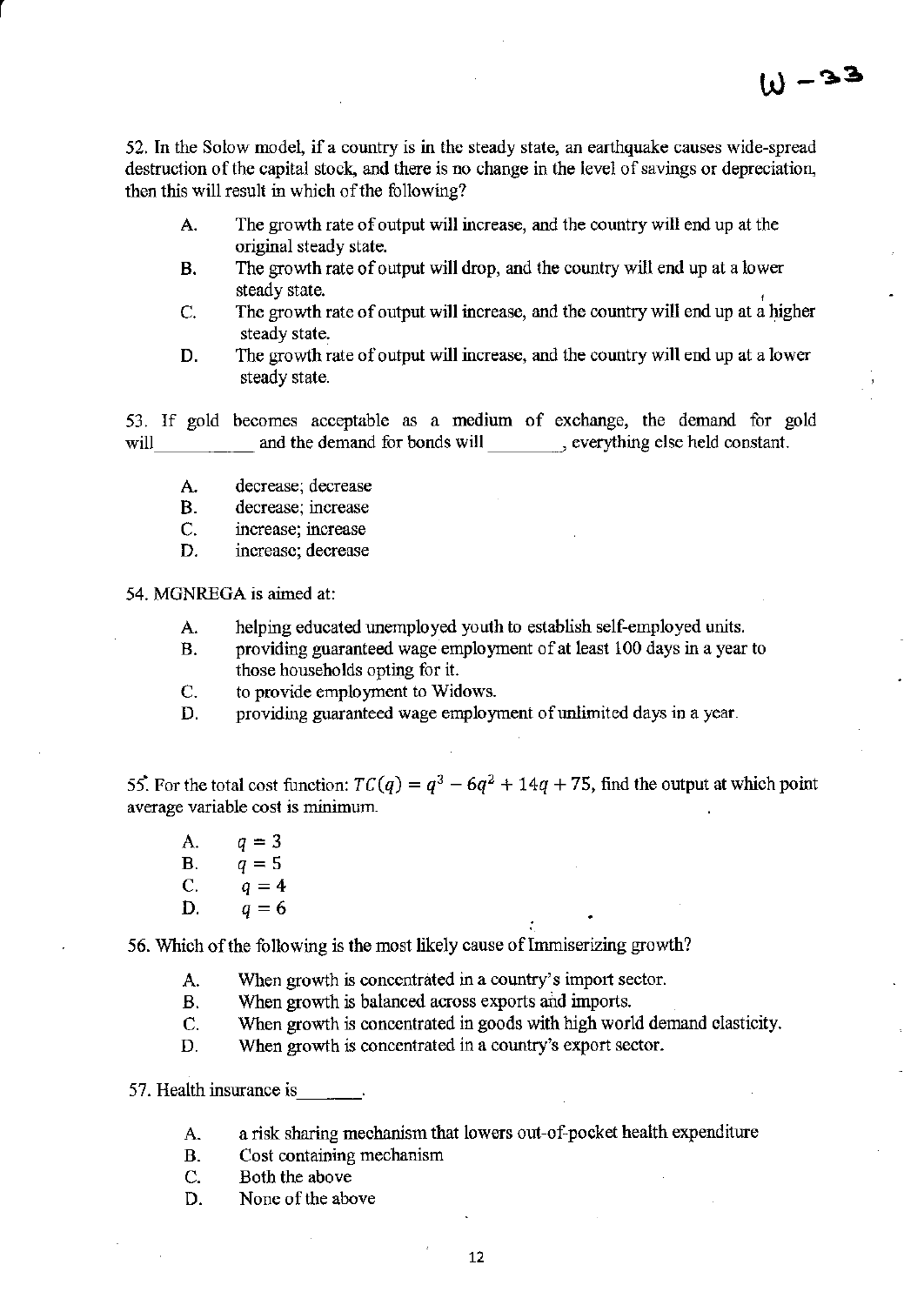58. Terms of trade that relate to the real ratio of international exchange between commodities is called

- A. Real cost terms of trade
- B. Commodity terms of trade<br>C. Income terms of trade
- Income terms of trade

 $\vert$ 

D. Utility terms of trade

59. Match the following function types (List-I) with the given function (List-2);

| LIST-1                                                                                                    |  |  |  |  |  |  | LIST-2                                                                             |               |   |    |   |         |           |  |
|-----------------------------------------------------------------------------------------------------------|--|--|--|--|--|--|------------------------------------------------------------------------------------|---------------|---|----|---|---------|-----------|--|
| I. Affine function                                                                                        |  |  |  |  |  |  | 1. $y = \mathcal{F}$                                                               |               |   |    |   |         |           |  |
| II. Rectangular hyperbola<br>III. Polynomial function<br>IV. Exponential function<br>V. Periodic function |  |  |  |  |  |  | 2. $y = -x^n + 2x^{n-1} +  + 3x + c$<br>3. $y = 3 \sin (x-4)$<br>4. $y = -5x + 12$ |               |   |    |   |         |           |  |
|                                                                                                           |  |  |  |  |  |  |                                                                                    | 5. $y = -6/x$ |   |    |   |         |           |  |
|                                                                                                           |  |  |  |  |  |  |                                                                                    |               |   |    |   | - 111 - | <b>IV</b> |  |
|                                                                                                           |  |  |  |  |  |  |                                                                                    |               | 4 | 5. | 2 |         |           |  |

) 5 3

60. Which of the following is a true statement?

4 3 2

2 4 5

B. C. D. 5 ) 4

A. The money supply is defined as only central bank notes.

3 2

 $\mathbf{I}$ 

- B. The average price of goods and services in an economy is called the aggregate price level.
- C. The inflation rate is measured as the rate of change in the government budget deficit.
- D. The aggregate price level is measured as the rate of change in the inflation rate.

61. Which of the following statements is false?

- A. Foster-Greer-Thorbecke (FGT) index is scale invariant and but not translation invariant.
- B. FGT index is decomposable.
- C. Sen's index is translation invariant but not scale invariant.
- D. Sen's index does take into account the income distribution of the poor

62. A recession could result from  $a(n)$ 

- A. increase in aggregate demand
- B. decrease in aggregate demand
- c. increase in short-run aggregate supply
- D. increase in long-run aggregate supply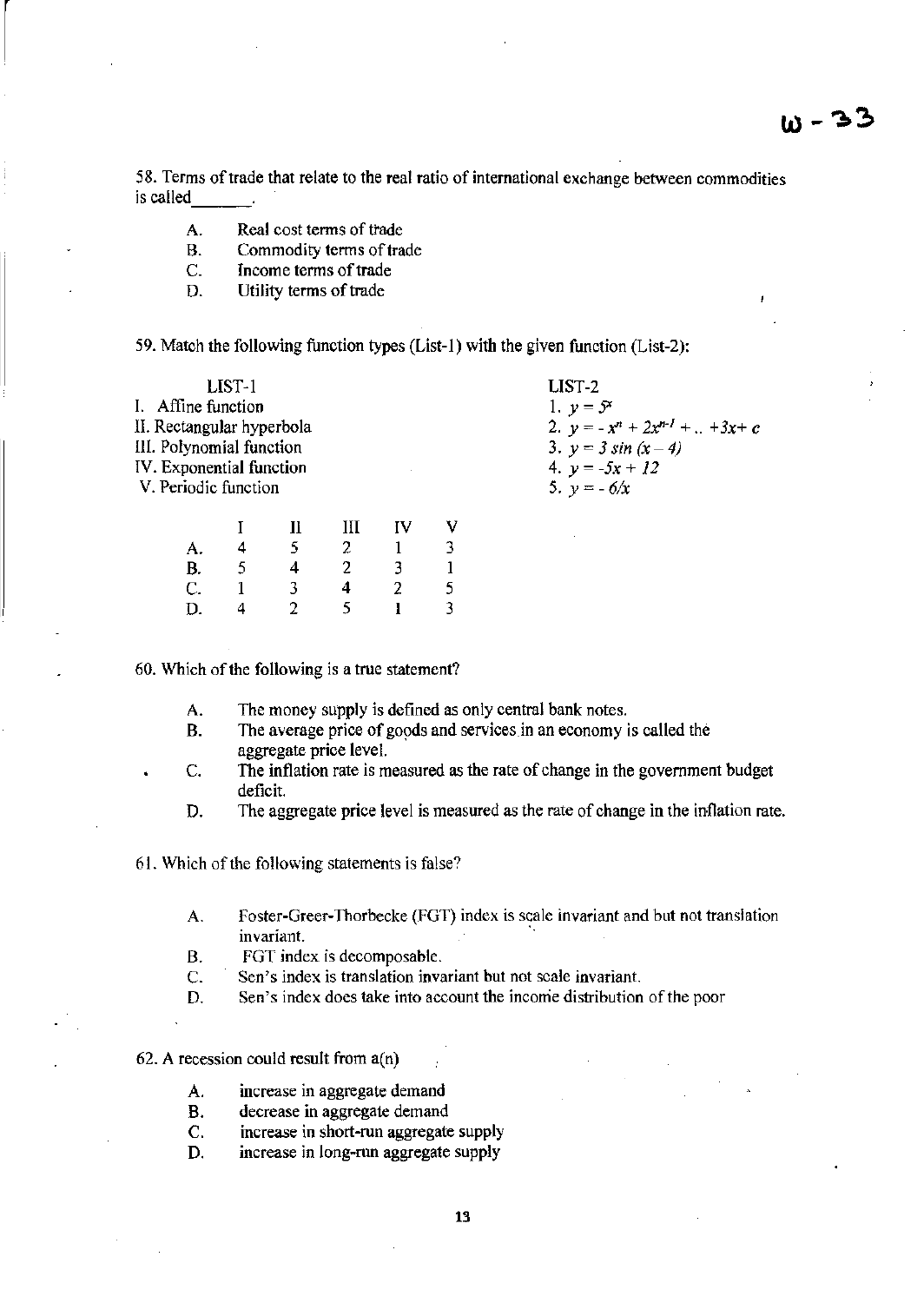63. Irving R. Associates is granted a patent for a new product for which there are no close substitutes. Which of the following must be true at the profit -maximising quantity?

- A. price is equal to marginal cost
- B. average revenue is equal to marginal cost
- C. marginal revenue is positive
- D. marginal revenue is less than marginal cost.

64. Five persons namely, Bhaskar, Mary, Apala, Nemichand and Shahid are to be seated on five seats in a row such that Shahid and Bhaskar must sit next to each other and Mary and Apala must sit next to each other. How many distinct arrangements are possible?

- A. 24 B. 120 C. 36
- D. 72

65. The secular decline of terms of trade hypothesis in international trade is proposed by:

- A. Gunnar Myrdal
- B. Hans Singer- Raul Prebisch
- C. Paul Samuelson
- D. David Ricardo

66. Which among the following statements is incorrect?

- A. Index number is a relative measurement.
- B. In fact, all index numbers are weighted.
- C. Theoretically the best average in construction of index numbers is Geometric mean.
- D. It is not possible to shift the base year for the price index.

67. Consider the following statement in Economics:

'When parties can bargain without any transaction cost, and to their mutual advantages, the resulting outcome will be efficient, regardless of how property rights specified". This statement is related to

÷.

- A. Pigouvian tax of negative externality
- B. Marginal social cost (MSC) in externality analysis
- C. Coase Theorem
- D. Market failure theory due to public goods

68. In the IS-LM model, an increase in govennnent spending in the goods market impacts the money market because it leads to  $\ldots$ 

- A. an increases in the money supply
- B. an increase in income, which increases money demand
- C. a decrease in income, which decreases money demand
- D. an increase in interest rates, which increases money demand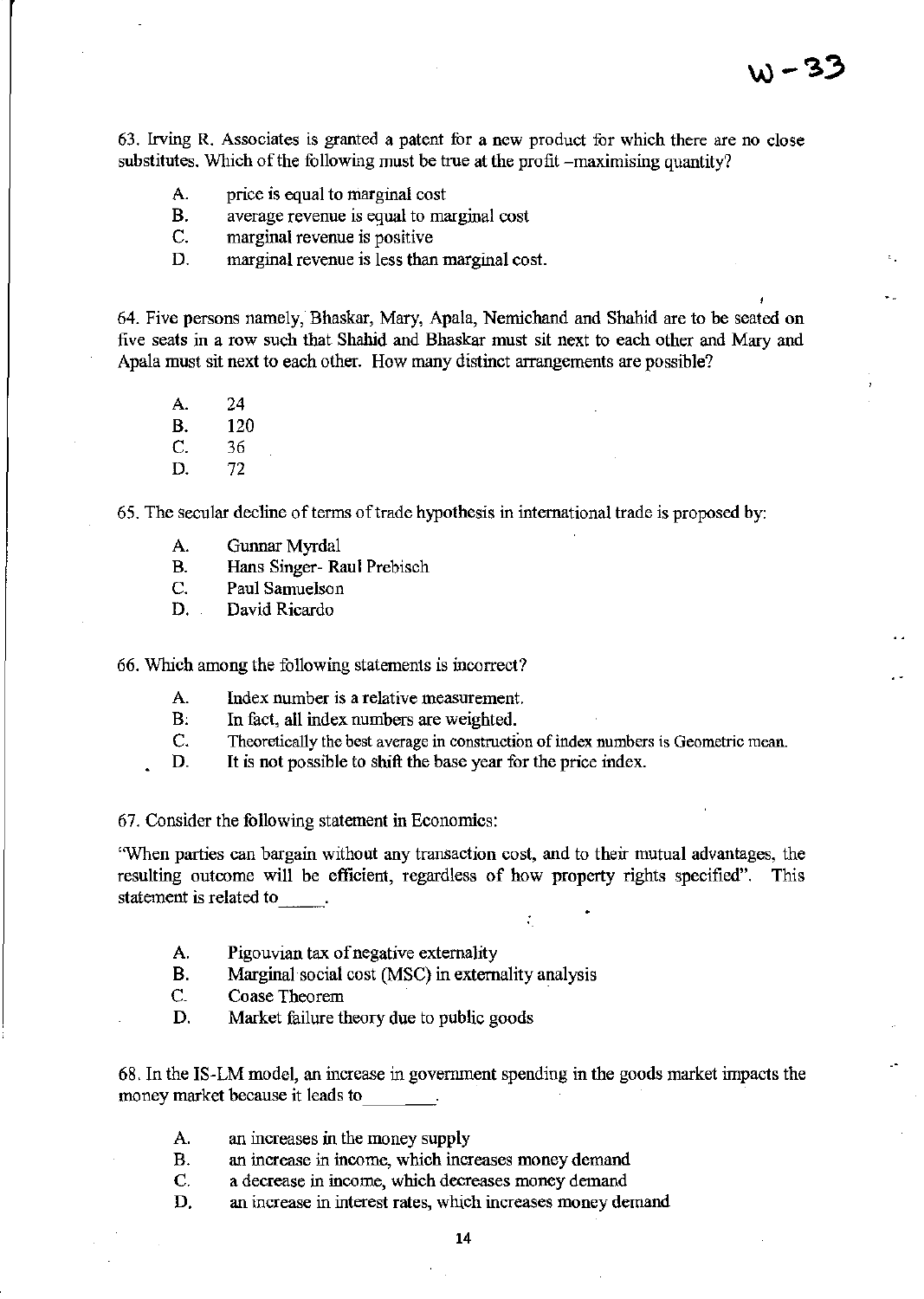69. In a village of 100 households (HH), the mean HH incomc is 400 and variance of HH income is 25600. The government decides to augment income of every HH by 100. Then the coefficient of variation  $(cv)$  of the HH income:

- A. increases by 25 %
- B. increases by 20 %
- C. decreases by 20 %
- D. decreases by 25 %

70. The main difference between a tariff and a quota is  $\overline{A}$ . a quota reduces the quantity of imports is

- a quota reduces the quantity of imports more than a tariff.
- B. a tariff raises the price of imports more than a quota.
- C. a quota does not harm domestic consumers.
- D. a tariff generates government revenue, while a quota, unless it is sold, does not.
- 71. The Feldstein-Horioka Saving Investment Puzzle says the following:
	- A countries with relatively low saving to income ratios have relatively high investment to income ratios.
	- B. there is no correlation between investment and saving in developed countries.
	- C. countries with a high ratio of saving to income have high ratios of investment to income.
	- D. Both A and B

72. The banking system is called as fractional reserve banking

- A when the reserve deposit ratio is 100%
- B. when the reserve deposit ratio is less than 100%
- C. when bank reserves are equal to deposits
- D. both A and B

73. The total utility function  $U(x_1, x_2) = x_1 x_2$  is maximized subject to the budget constraint  $x_1$  $+ x_2 = 6$  using the Lagrangian function method. Then at the equilibrium point, the marginal utility of money  $\lambda$  will be equal to

- A. 3
- B. 6
- C. 9
- D. 1.5

74. Comparison ofGDP levels across countries are *most* accurate when:

- A. the value of non-market activities is the same across countries.
- B. prices are the same across countries.
- C. prices and the value of non-market activities are the same across countries.
- D. prices for non-market activities are the same across countries.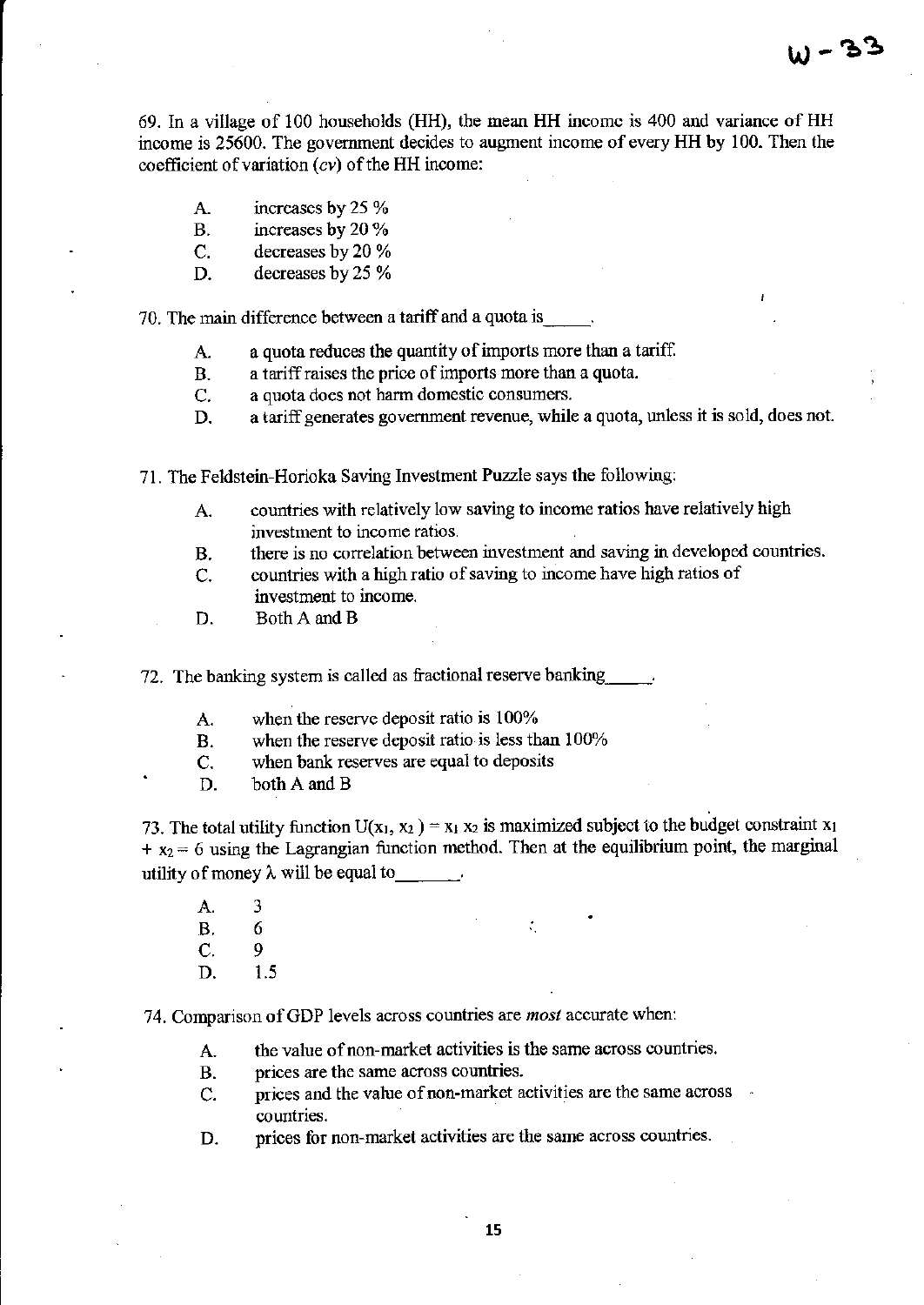75. Consider set  $X = \{ 1/n \mid n \text{ is a natural number} \}$ . Then X is a,

A. finite set<br>B. countable

r

- countable set
- C. closed set
- D. open set

76. For the demand schedule to be downward-sloping, the following is true:

- A. income effect dominates substitution effect
- B. substitution effect is zero
- C. substitution effect dominates income effect
- D. income effect is zero

77. Which of the following production functions exhibits decreasing returns to scale?

- A.  $Q = L^{2/3} \cdot K^{2/3}$ <br>B.  $Q = L^{2/3} + K$
- B.  $\overrightarrow{Q} = \overrightarrow{L}^{2/3} + \overrightarrow{K}^{2/3}$ <br>C.  $\overrightarrow{Q} = \frac{2}{3} L + \frac{2}{3} K$
- C.  $Q = \frac{2}{3}L + \frac{2}{3}K$ <br>D.  $Q = \min \{ \frac{2}{3}L \}$
- $Q = min \{ 3, L, 3, K \}$

78. An estimator that contains all information about parameter available in the sample is said to he:

- A. Sufficient estimator
- B. Efficient estimator
- C. Consistent estimator
- D. Unbiased estimator

79. An excise tax levied on each unit of  $X$  good consumed

- A. would reduce consumption of X and lower total expenditure on X.
- B. would rotate the budget line outward along the X axis and allow: the consumer to reach a higher indifference curve.
- C. would place a consumer on a lower indifference curve
- D. cause the consumer to reduce consumption of tax goods and the non-tax good equally.

80. If the Reserve Bank of India increases the money supply, you would expect to see income

and interest rates

 $\ddot{\phantom{0}}$ 

- A. changes be indeterminate; fall
- B. fall; fall
- C. rise; fall
- D. rise; changes be indeterminate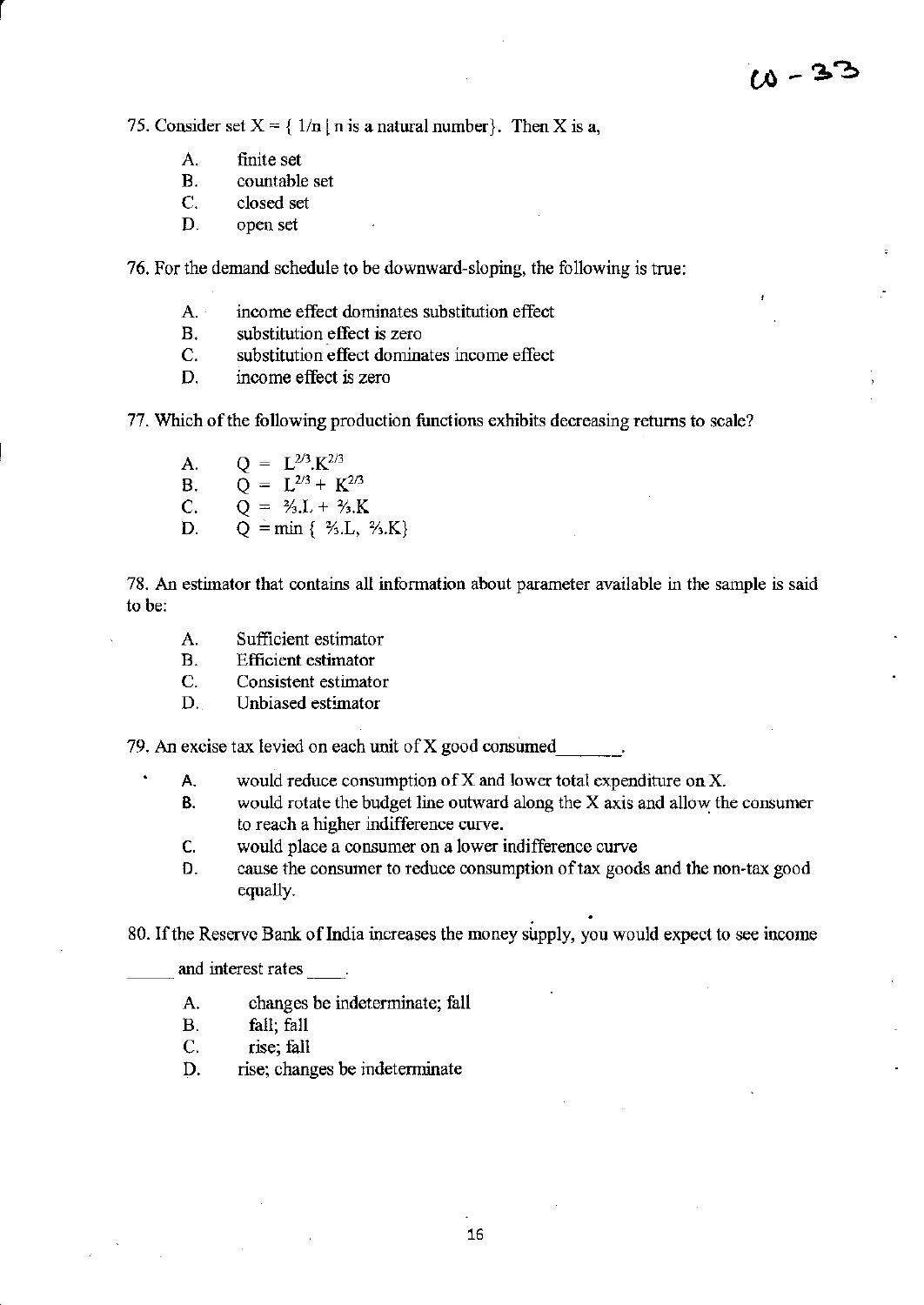81. Marginal cost of a pure public good is

- A. One<br>B. Zero
- B. Zero<br>C. Verv
- C. Very High<br>D. Two
- Two.

82. Given  $Q = 100K^{0.5}L^{0.5}$ , w (price of labour) = 30, and r (price of capital) = 40. What is the capital (K) Labour (L) ratio the firm should use in order to minimize the cost of producing 1444 units of output?

- A. I
- B. 4/3

C. 3/4

D. Insufficient Information

83. The third category of wages employed by the Classical economists apart from the concepts of Natural Wage and Market Wage is:

- A. Minimum Wage
- B. Equity Wage
- C. Subsistence Wage
- D. Unemployment Wage

84. In the long-run competitive equilibrium, return to capital is called

- A. Rate of profit
- B. Supernormal profit
- C. Money rate of interest
- D. Real rate of interest

85. An economy grows by 20 % and -20% in two successive years. Then CAGR (compound annual growth rate) over this period of two years is approximately:

A. Zero **B.**  $+2\%$ c.  $-2\%$ D.  $-4\%$ 

86. Total revenue (TR) and total cost (TC) functions of a simple monopolist are assumed to be TR =  $100q - 3q^2$  and TC =  $4q^2 + 10q$  respectively. At what level of output q, the total profit of the monopolist will be maximum?

'.

A. 6.4 B. 289 C. 14 D. 100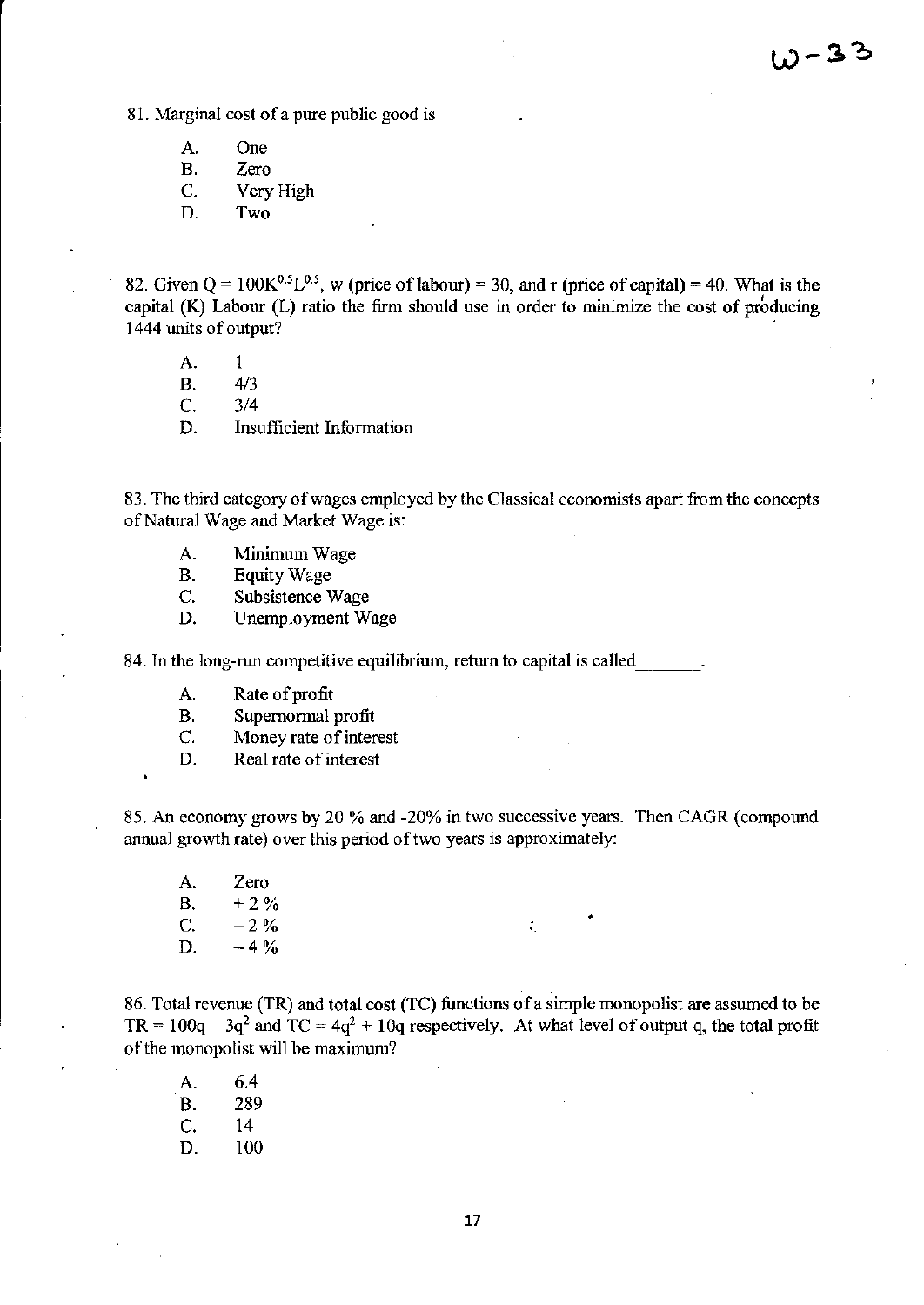87. When IS curve is vertical in the economy, the model predicts that:

- A. Fiscal policy is more effective<br>B. Monetary policy is more effect
- Monetary policy is more effective
- C. Fiscal policy is less effective
- D. No policy is effective

88. The Utility Function:  $U(x, y) = \sqrt{x^2 + y^2}$  is

- A. Homothetic and the Indifference Curve is Convex
- B. Homothetic and the Indifference Curve is Concave<br>C. Nonhomothetic and the Indifference Curve is Conv
- Nonhomothetic and the Indifference Curve is Convex
- D. Nonhomothetic and the Indifference Curve is Concave

89. In short run, fluctuations in GDP are the result of shifts in:

- A. technology
- B. aggregate Supply<br>C. aggregate Deman
- aggregate Demand
- D. capital Stock

90. The correlation coefficient between two variables  $X$  and  $Y$  is found to be 0.4. What is the correlation between 2x and (-y)?

A. 2  $B. 2$ C. 0.4 D. -0.4

91. A consumer's utility function is given by  $U(x, y) = xy$ , with a budgetary constraint  $5x +$  $10y = 100$  Find the value of x and y that maximizes this utility function.

A.  $x = 5$  and  $y = 5$  $B.$   $x = 10$  and  $y = 5$ C.  $x = 5$  and  $y = 10$ D.  $x = \frac{1}{10}$  and  $y = \frac{1}{5}$ 

92. The demand function a firm is facing is  $q = 40p - 6p^2$ . If the Point elasticity of demand is  $e_d = -\frac{1}{2}$ , What is the price at that point of production?

 $\mathcal{L}_\mathrm{c}$ 

A.  $p = 12$ B.  $p=6$ C.  $p = 4$ D.  $p = 32$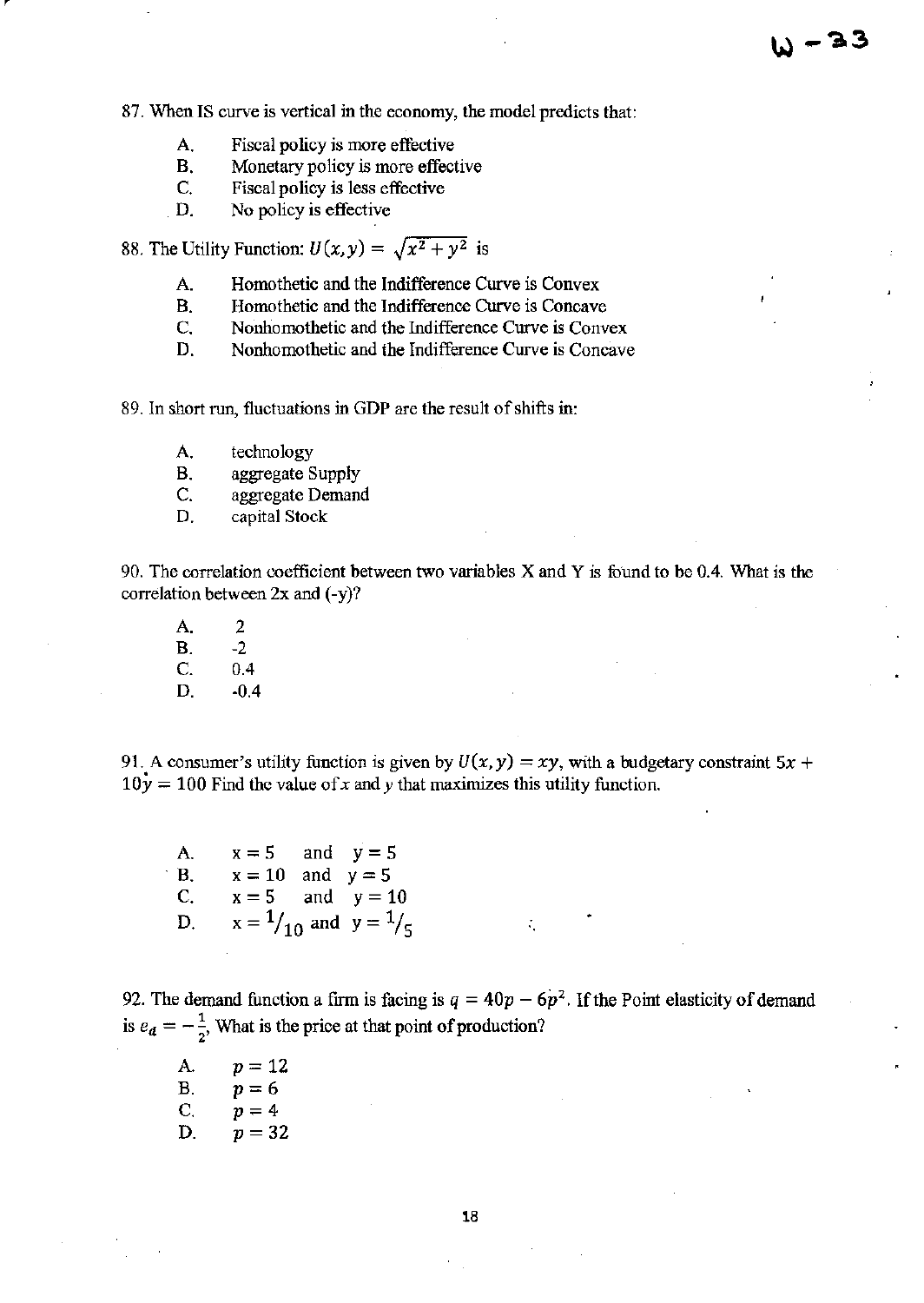93. To sell commodities at their cost of production in competitive markets and yet be able to make a surplus over and above cost of production as a contradiction in the general formula of capital has been identified by which of the following scholars?

- A. David Ricardo<br>B. Thomas Piketty
- Thomas Piketty
- C. Joseph Stiglitz
- D. Karl Marx

94. Given the required reserve ratio at 20 percent and total reserves at INR 20 billion, the maximum amount of deposits would be  $\qquad$ .

- A. INR 100 billion
- B. INR 40 billion
- C. INR 4 billion.
- D. INR 60 billion

95. Given the following data what should be the money growth under monetary targeting? Data: Income elasticity of money demand= 1, expected real GDP growth=  $6\%$ , Inflation rate = 4%.

A. 11% B. 15% C. 10% D. 12%

96. Which of the following happens when the demand curve is perfectly inelastic and the government imposes a tax?

- A. the whole tax is borne by the producers
- B. the whole tax is borne by the consumers
- C. the tax is borne partially by the producers and partially by .the consumers

÷,

D. no change in the tax burden of the consumers

97. The impact of economic development on population is best documented by  $\qquad$ .

- A. Malthusian theory
- B. Optimum population theory
- C. Demographic Transition
- D. Lewis theory

98. Forward exchange rates are useful for those who wish to.

- A. protect themselves from the risk that the exchange rate will change before a transaction is completed.
- B. gamble that a currency will rise in value.
- C. gamble that a currency will fall in value.
- D. all of the above.